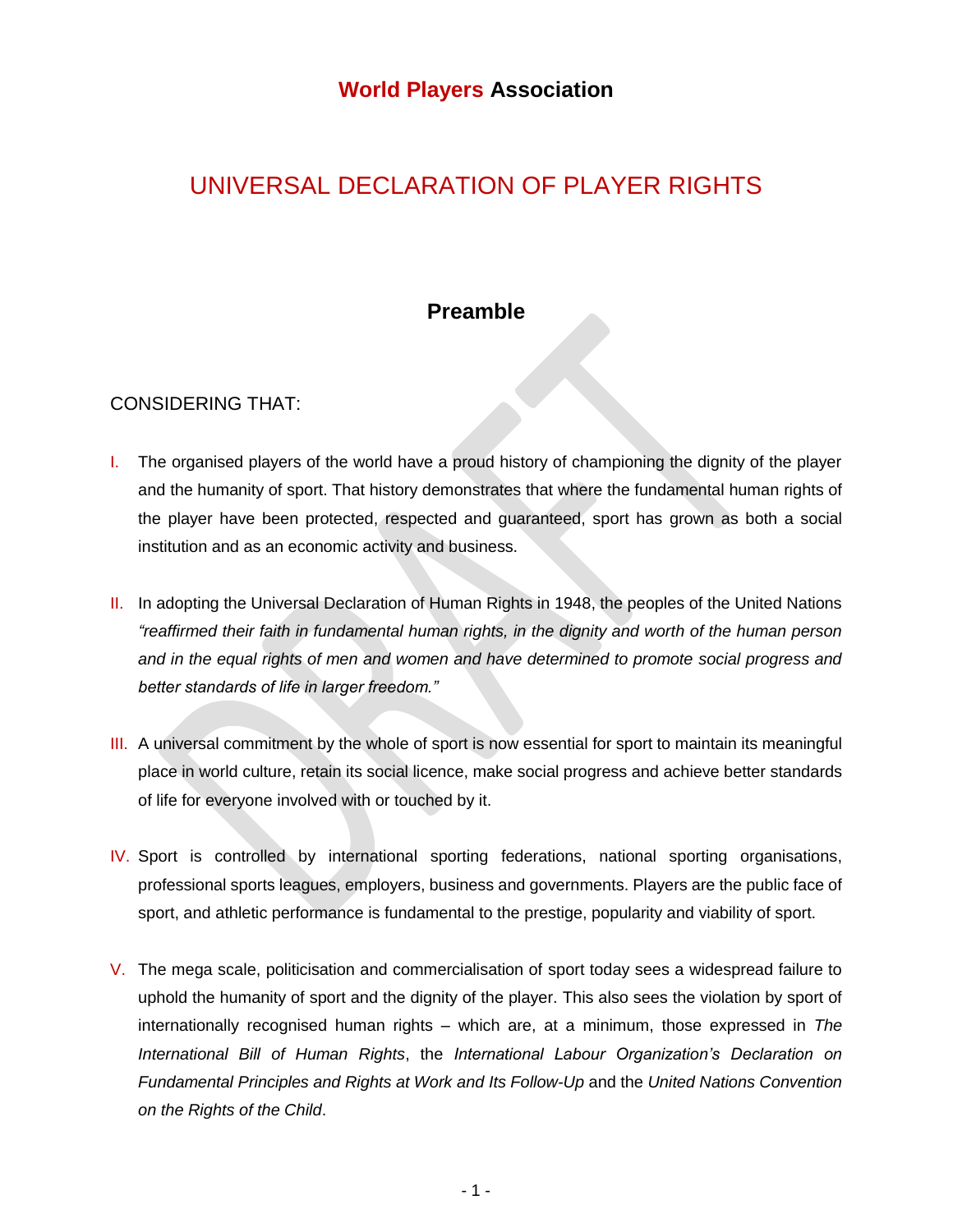## CONSEQUENTLY:

#### VI. Every sport must:

- A. work in partnership with the players to develop a strategic vision for their sport;
- B. respect, protect and guarantee the fundamental human rights of everyone involved with or affected by sport including the player;
- C. avoid infringing on the human rights of others and eliminate all adverse human rights impacts with which they are involved;
- D. embrace and promote the responsibility of their sport to respect human rights;
- E. recognise that the player is, first, a human person and, then, an athlete;
- F. acknowledge the acute impact any failure to respect the fundamental human rights of the player given the highly skilled and inherently short-term nature of the athletic career;
- G. acknowledge that any reliance on or application of the "autonomy" or "specificity" of sport or any restraint or limitation imposed on a player in the exercise of his or her profession does not override the fundamental human rights of the player and can only be given legal effect if necessary and through collective bargaining and social dialogue; and
- H. ensure that the internationally recognised human rights of the player including as contained in this *Universal Declaration of Player Rights* are legally adopted within the constituent documents of their sport or pursuant to a collective bargaining agreement.

## NOW, THEREFORE, THE ORGANISED PLAYERS OF THE WORLD DECLARE THAT:

## **Article 1**

Every player has the right to a sporting environment that is well governed, free of corruption, manipulation and cheating and protects, respects and guarantees the fundamental human rights of everyone involved in or affected by sport, including the player.

## **Article 2**

Every player has the right to access and pursue sport as a career and profession based solely on merit.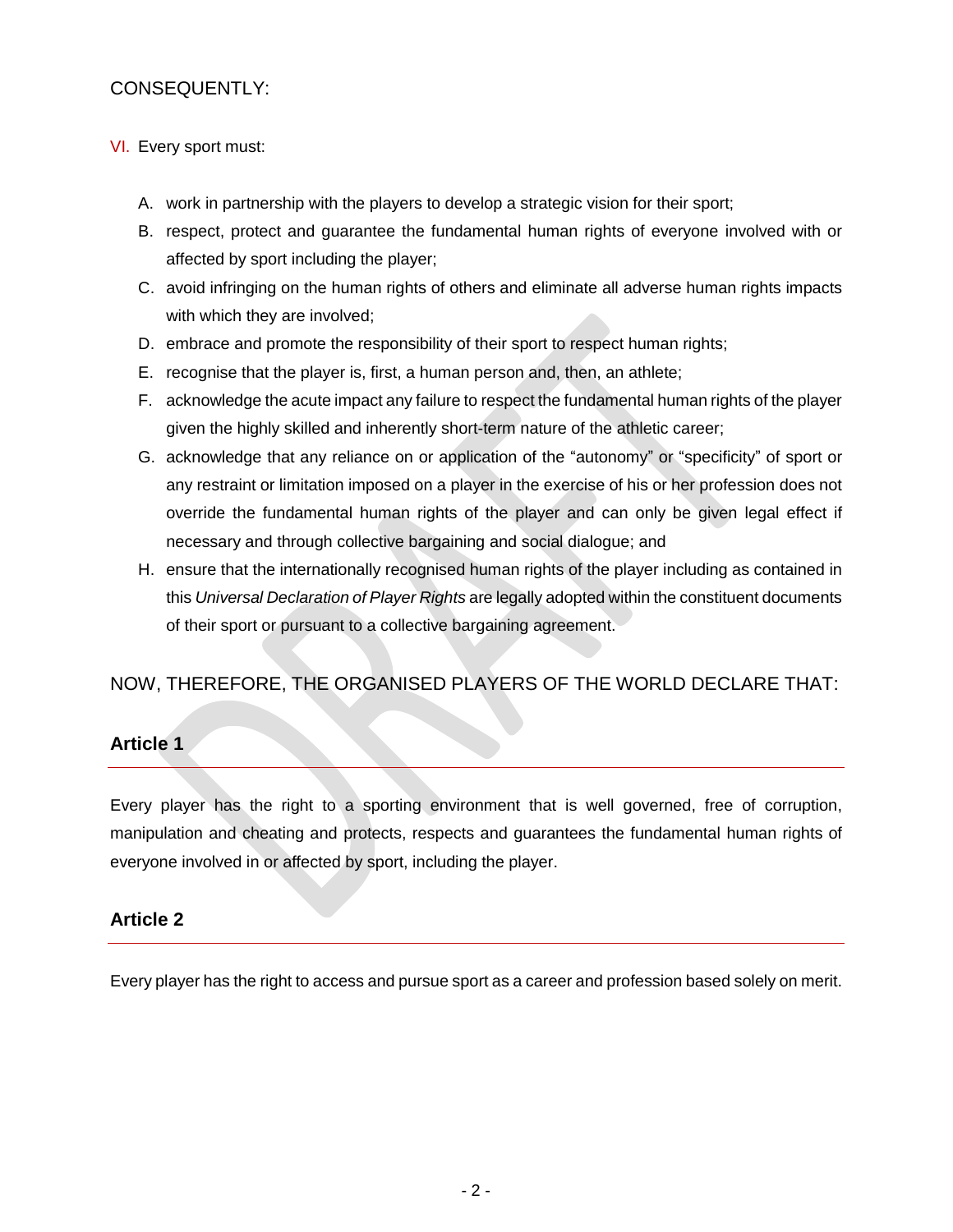- 1. Every player is entitled to equality of opportunity in the pursuit of sport without distinction of any kind and free of discrimination, harassment and violence.
- 2. A player's right to pursue sport cannot be limited because of his or her race, colour, birth, age, language, sexual orientation, gender, pregnancy, religion, political or other opinion, responsibilities as a carer, property or other status.

#### **Article 4**

Every player who is a minor is entitled to the opportunity to freely pursue sport in an inclusive, adapted and safe manner, and to have his or her rights as a child protected, respected and guaranteed.

#### **Article 5**

Every player has the right to work, to the free choice of employment, and to move freely in pursuit of that work and employment.

#### **Article 6**

- 1. Every player has the right to organise and collectively bargain.
- 2. Every player has the right to form and join player and athlete associations and unions for the protection of his or her interests.

## **Article 7**

Every player has the right to share fairly in the economic activity and wealth of his or her sport which players have helped generate.

#### **Article 8**

- 1. Every player has the right to just and favourable remuneration and conditions of work, including a minimum wage, fair hours of work, rest, leisure, the protection of wages, the certainty of a secure contract and the protection of his or her status as a worker within the employment relationship.
- 2. Every player, without any discrimination, has the right to equal pay for equal work.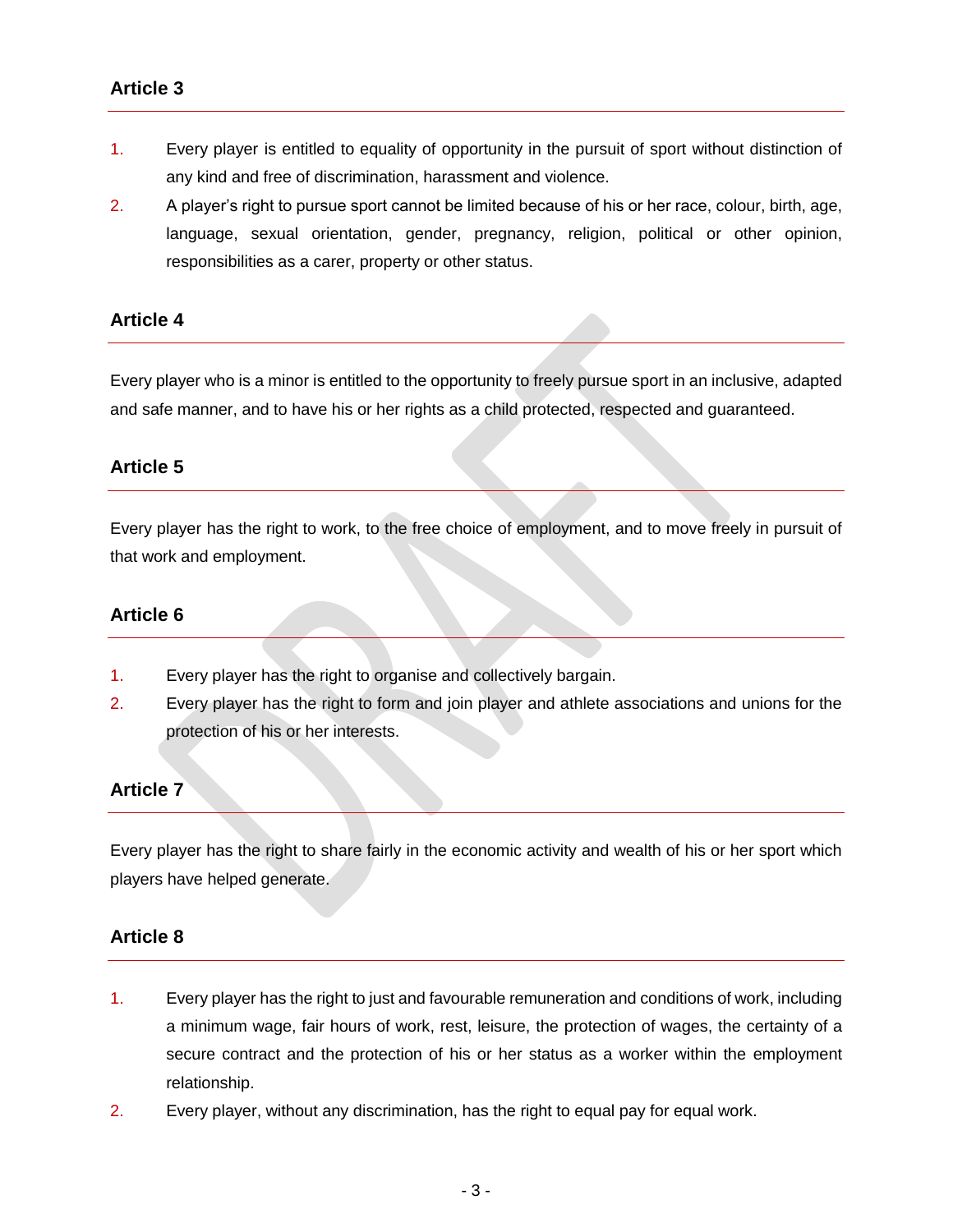- 3. A player has the right to negotiate the terms and conditions upon which he or she is involved in sport and to be represented by persons and organisations of his or her choosing in those negotiations.
- 4. A player must only be bound by terms and conditions which are legitimately made and administered through collective bargaining or to which he or she has freely and genuinely consented.

## **Article 9**

- 1. Every player must be provided with a safe and secure workplace and sporting environment, which promotes the player's safety, physical and mental health and his or her social wellbeing.
- 2. A player must be treated and supported with utmost integrity by healthcare professionals when injured or ill, and have direction and control over that treatment and support.
- 3. A player's workplace and sporting environment must be protected from both internal and external risks to his or her safety, health and wellbeing. A player is entitled to decide on the measures necessary to ensure the safety and security of the workplace and sporting environment and to take any action reasonably necessary to avoid those risks or prevent them from materialising.

## **Article 10**

To achieve fully his or her human potential and personality, every player has the right to an education and the pursuit of work and life beyond sport supplemented by the resources of the sport.

## **Article 11**

Every player has the right to a private life, privacy and protection in relation to the collection, storage and transfer of personal data.

## **Article 12**

Every player is entitled to have his or her name, image and performance protected. A player's name, image and performance may only be commercially utilised with his or her consent, voluntarily given.